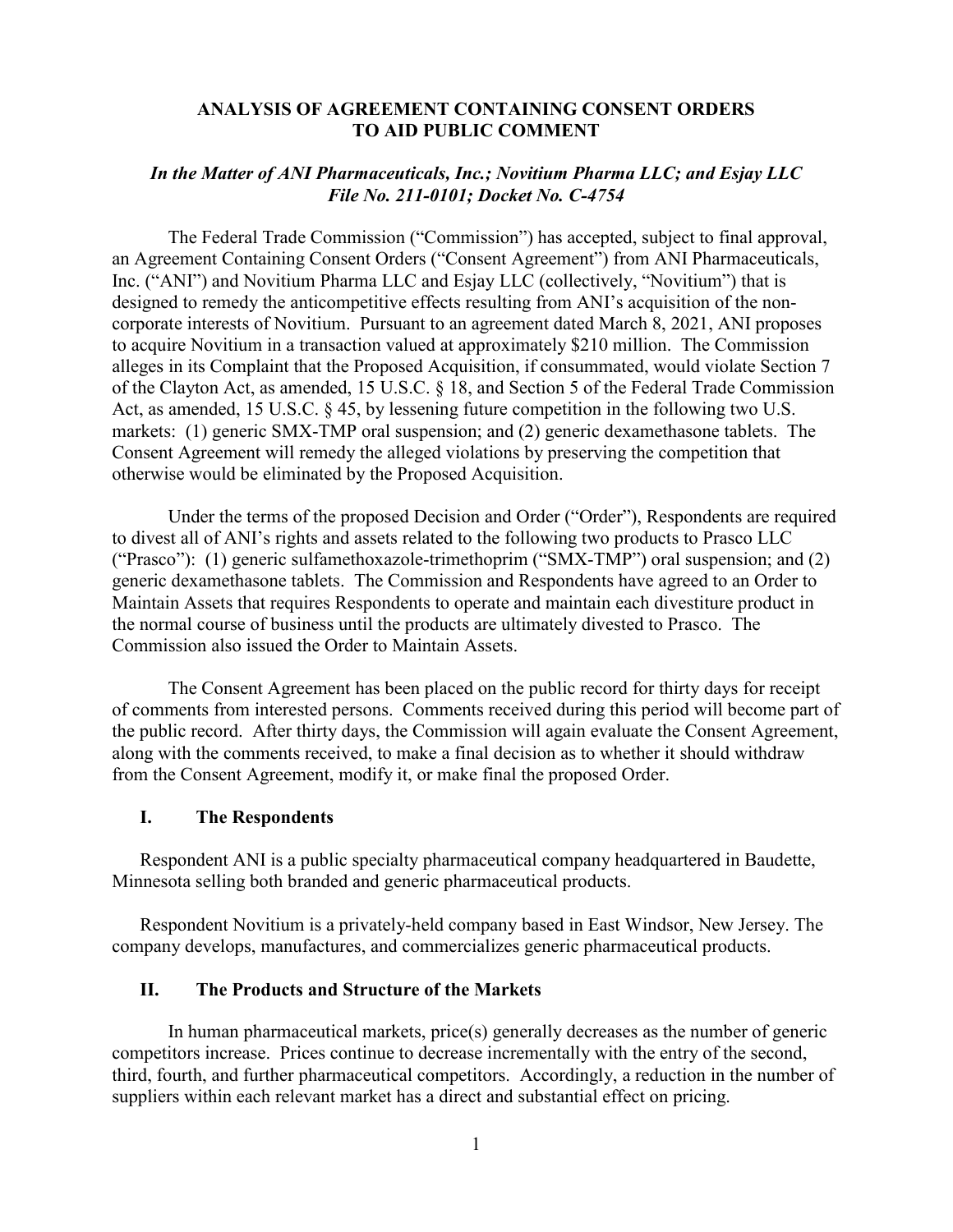The Proposed Acquisition would reduce future competition in the SMX-TMP oral suspension market, where ANI is a current competitor and Novitium is likely to enter the market. Generic SMX-TMP oral suspension is an antibiotic product used to treat a variety of infections. Five companies, including ANI, currently market the product in the United States, but at least one has had difficulty manufacturing the product. Novitium is one of a limited number of suppliers capable of entering the market for SMX-TMP oral suspension in the near future.

Similarly, the Proposed Acquisition would reduce future competition in the 4 mg strength of generic dexamethasone tablets market, where both ANI and Novitium are likely to enter the market in the near future. Generic dexamethasone tablets are an oral steroid product used to treat inflammation associated with a variety of conditions. Dexamethasone tablets are available in a variety of strengths, although the most widely-used strength is the 4 mg strength. Only two companies sell the 4 mg strength of dexamethasone tablets in the United States today, and ANI and Novitium are two of a limited number of companies likely to enter the market in the near future.

## **III. Entry**

Entry into the two markets at issue would not be timely, likely, or sufficient in magnitude, character, and scope to deter or counteract the anticompetitive effects of the Proposed Acquisition. The combination of drug development times and regulatory requirements, including approval by the FDA, is costly and lengthy.

#### **IV. Competitive Effects**

The Proposed Acquisition likely would delay or reduce the introduction of beneficial competition, and subsequent price decreases, by eliminating future competition in the two markets at issue. While five companies, including ANI, currently market the generic SMX-TMP product in the United States, at least one has had difficulty manufacturing the product, and Novitium is one of a limited number of suppliers capable of entering the market in the near future. In the generic dexamethasone tablets market, only two companies sell the 4 mg strength in the United States today and ANI and Novitium are two of a limited number of companies entering the market in the near future. Absent a remedy, the Proposed Acquisition likely would cause U.S. consumers to pay higher prices for the aforementioned generic products.

### **V. The Proposed Order and the Order To Maintain Assets**

The proposed Order and the Order to Maintain Assets effectively remedy the competitive concerns raised by the Proposed Combination for the two generic pharmaceutical product areas at issue. Pursuant to the proposed Order, the parties are required to divest ANI's rights and assets related to the two products to Prasco. The parties must accomplish these divestitures no later than ten days after the Proposed Combination is consummated. The proposed Order further allows the Commission to appoint a trustee in the event the parties fail to divest the products.

While ANI and Novitium do not compete again each other in the market for generic erythromycin and ethylsuccinate granules for oral suspension, Novitium has an unexecuted